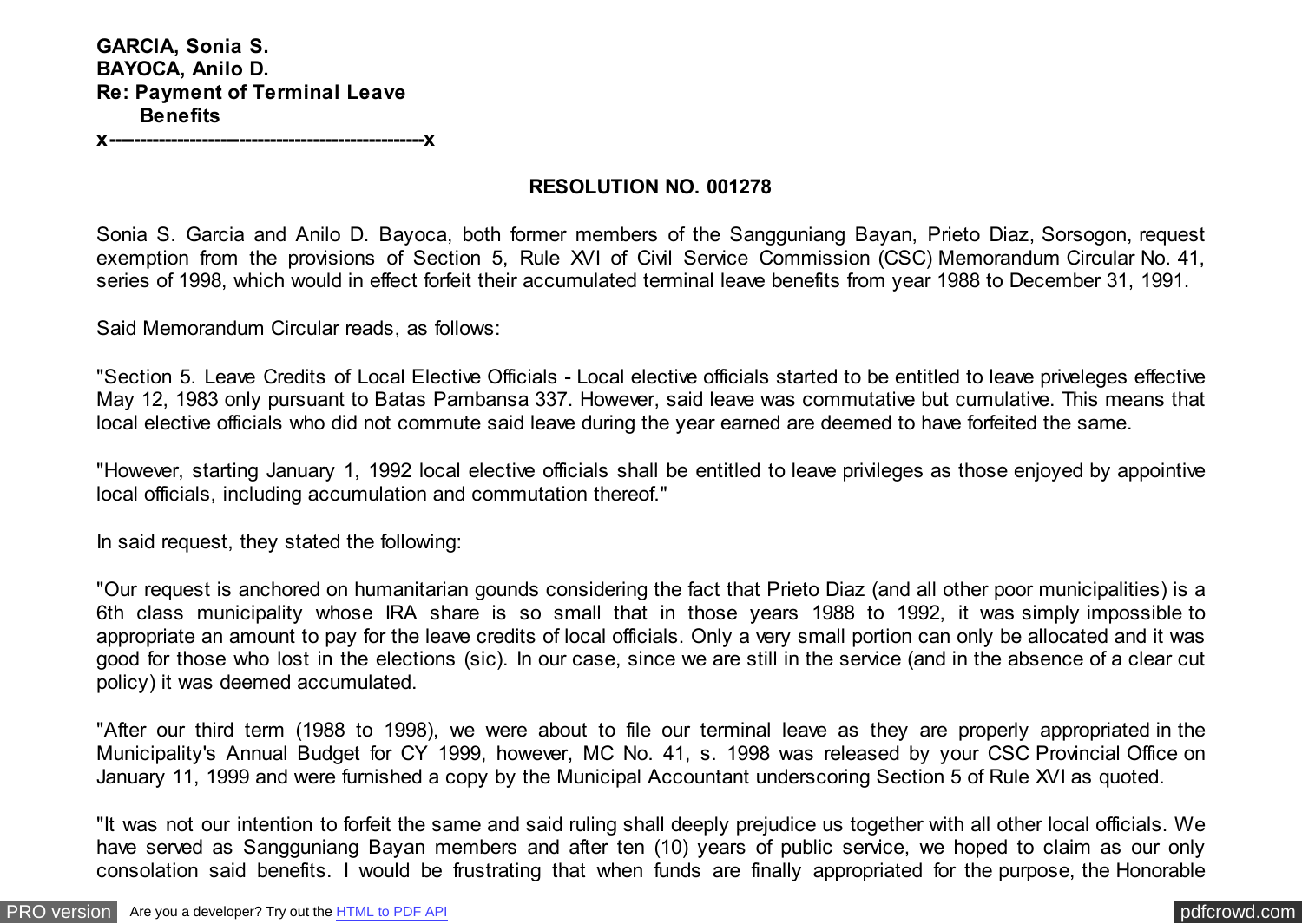Commission shall deprive us of said benefits."

Records show that Garcia and Bayoca were duly elected members of the Sangguniang Bayan of the municipality of Prieto Diaz, Sorsogon, from 1988 to 1998. On their third term of office in 1998, they were about to apply for the payment of their terminal leave pay from year 1988 to 1998 as the same was appropriated in the municipality's annual budget for the year 1999. However, the municipal accountant withheld said payment on the basis of the aforestated provision of MC 41, s. 1999.

If the said provision of law will be strictly applied, Garcia and Bayoca will only be entitled to their terminal leave benefits from January 1, 1992 up to the end of their third term in 1998. Consequently, this would deprive them of the payment of their terminal leave benefits from 1988 up to December 31, 1991.

Hence, this request.

Be it noted that the provisions of Civil Service Commission (CSC) Memorandum Circular No. 41, s. 1998 have been amended by Section 5 of CSC Memorandum Circular No. 14, s. 1999 (Additional Provisions and Amendments to CSC Memorandum Circular No. 41, s. 1998). The amendment included the entitlement of elective officials in the local government units to the commutation and cumulation of their leave credits effective May 12, 1983. This means that the leave credits earned in a given year which were not used therein will be carried over to the succeeding year. Specifically, said provision reads, as follows:

"Sec. 5. Leave credits of local elective official - Local elective officials are entitled to leave privileges effective May 12, 1983 pursuant to Batas Pambansa 337 and Local Government Code of 1991 (RA 7160). Said leave credits shall be commutative and cumulative. (Underscoring supplied)

The amendment was effected to conform to the provisions of Article 77(b) (1), of Rule XIV, Rules and Regulations Implementing the Local Government Code of 1991 which explicitly provides as follows:

"Article 77. Compensation and Benefits. -

(b) Benefits

"(1) Elective local officials shall be entitled to the same leave privileges as those enjoyed by appointive local officials, including the cumulation and commutation thereof."

As culled from the records of the case, local elective officials who held office as such are enttled to leave privileges similarly enjoyed by appointive public officials effective May 12, 1983. Hence, their leave credits are commutative and cumulative. For this reason, it is obvious that there is no need for Garcia and Bayoca to request from exemption from the aforestated